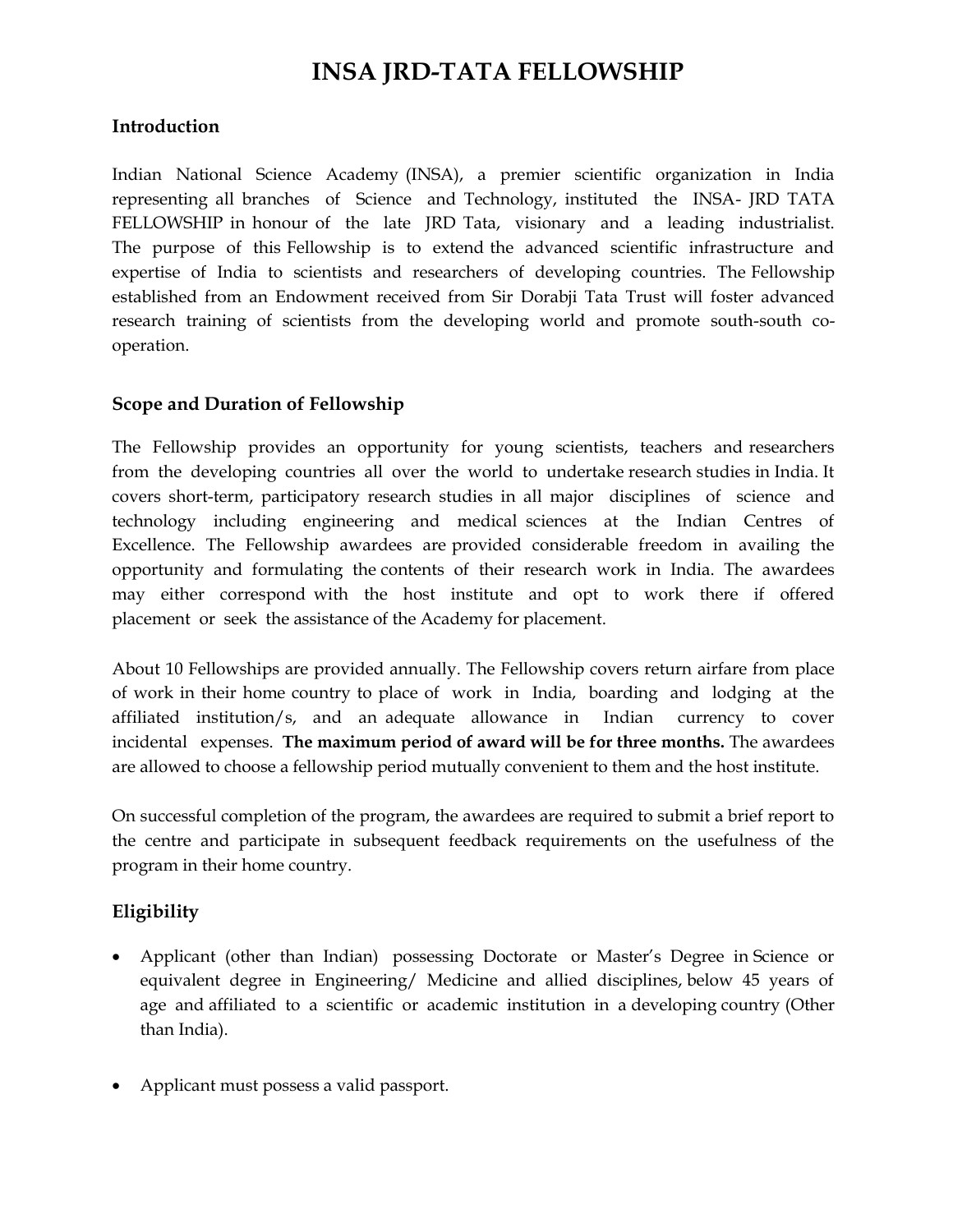## **Guidelines**

- The prescribed application can be downloaded from INSA website: <https://www.insaindia.res.in/>
- Applications may be submitted as hard copy or scan copy with supporting documents (please see application form) to INSA. No application beyond the deadline will be accepted

The Executive Director Indian National Science Academy (INSA) Bahadur Shah Zafar Marg New Delhi-110002 Email ID : adm.ccstds@insa.nic.in

- The last date for receipt of the applications is **15th May 2022**
- List of enclosures to accompany the application:
	- a) A detailed curriculum vitae containing the date of birth & age, applicant's research interest and experience, publications (only those in referred journals), present position, scientific affiliations, awards and scholarships etc.
	- b) A brief write-up describing the proposed research work.
	- c) Two passport size photographs.
	- d) Copy of degree certificate for highest qualification.
	- e) A letter of consent from parent Institution and letter of acceptance from host institution
- Applications should be forwarded by an appropriate authority.
- Selected candidates must obtain permission/leave from their parent institutions
- Selected candidates must obtain Indian Visa for the proposed period of research upon advice from INSA.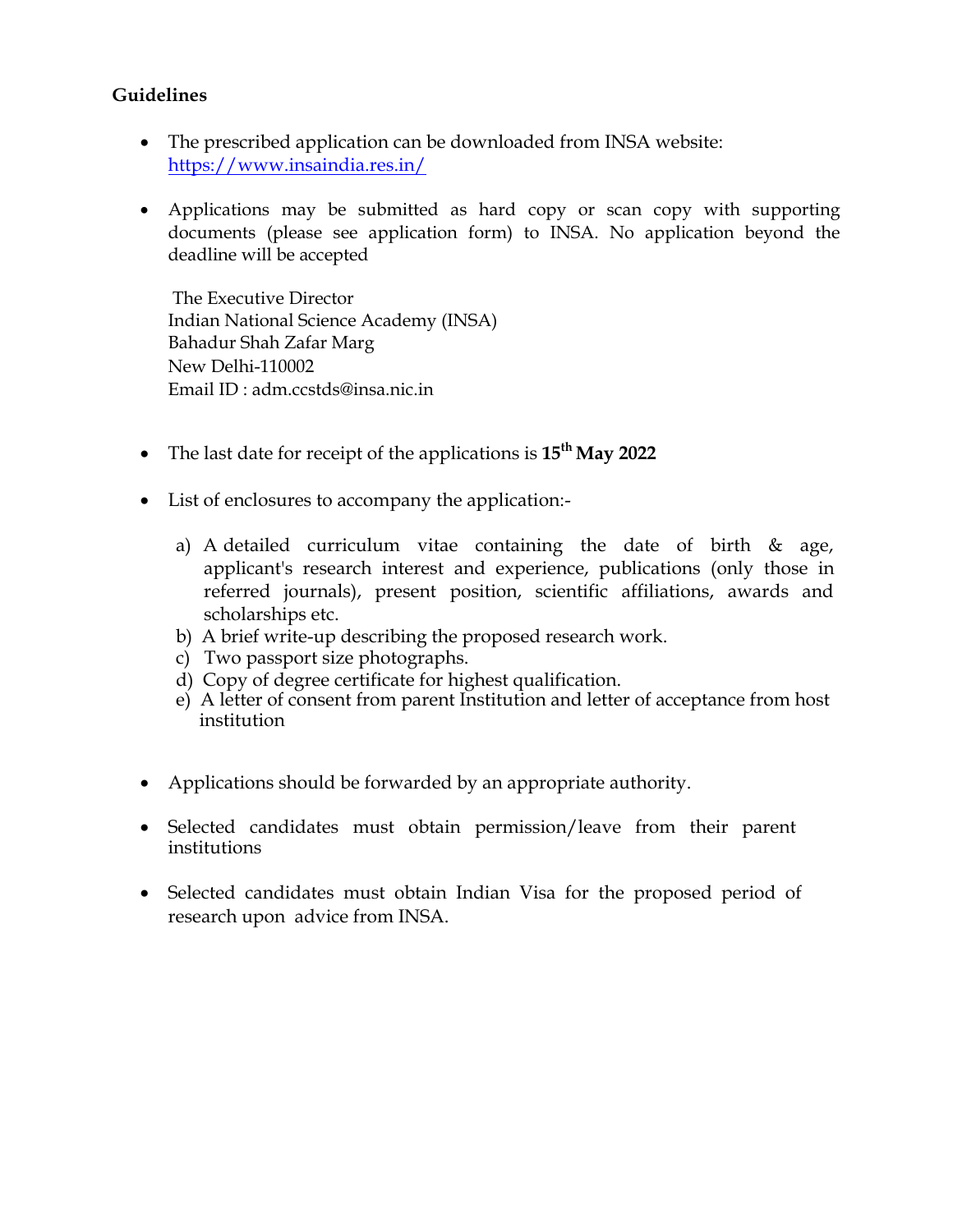# **INSA JRD-TATA FELLOWSHIP**

## APPLICATION FORM

## **I PERSONAL INFORMATION**

|                                      | First           |               | Middle |                | Last |             |                        |               |
|--------------------------------------|-----------------|---------------|--------|----------------|------|-------------|------------------------|---------------|
| Name                                 |                 |               |        |                |      |             |                        |               |
|                                      | DD              | $\mbox{MM}$   | YY     |                | Age  | <b>SEX</b>  |                        |               |
| Date of Birth                        |                 |               |        |                |      | <b>MALE</b> |                        | <b>FEMALE</b> |
| <b>NATIONALITY</b>                   |                 |               |        |                |      |             |                        |               |
| <b>INSTITUTION</b><br><b>ADDRESS</b> |                 |               |        |                |      |             |                        |               |
| <b>PRESENT</b><br><b>POSITION</b>    |                 |               |        |                |      |             |                        |               |
| <b>PHONE</b>                         |                 |               |        | <b>FAX</b>     |      |             |                        |               |
| <b>EMAIL</b>                         |                 |               |        |                |      |             |                        |               |
| <b>PASSPORT</b>                      | Passport Number | Date of Issue |        | Place of Issue |      |             | <b>Validity Period</b> |               |
| <b>DETAILS</b>                       |                 |               |        |                |      |             |                        |               |

## **II ACADEMIC QUALIFICATION**

#### (Ph.D/Master's degree onwards)

| <b>YEAR</b> | <b>DEGREE</b> | o<br><b>INSTITUTION</b> | <b>GRADE</b> |
|-------------|---------------|-------------------------|--------------|
|             |               |                         |              |
|             |               |                         |              |
|             |               |                         |              |
|             |               |                         |              |
|             |               |                         |              |
|             |               |                         |              |
|             |               |                         |              |
|             |               |                         |              |
|             |               |                         |              |

Other qualifications (if any)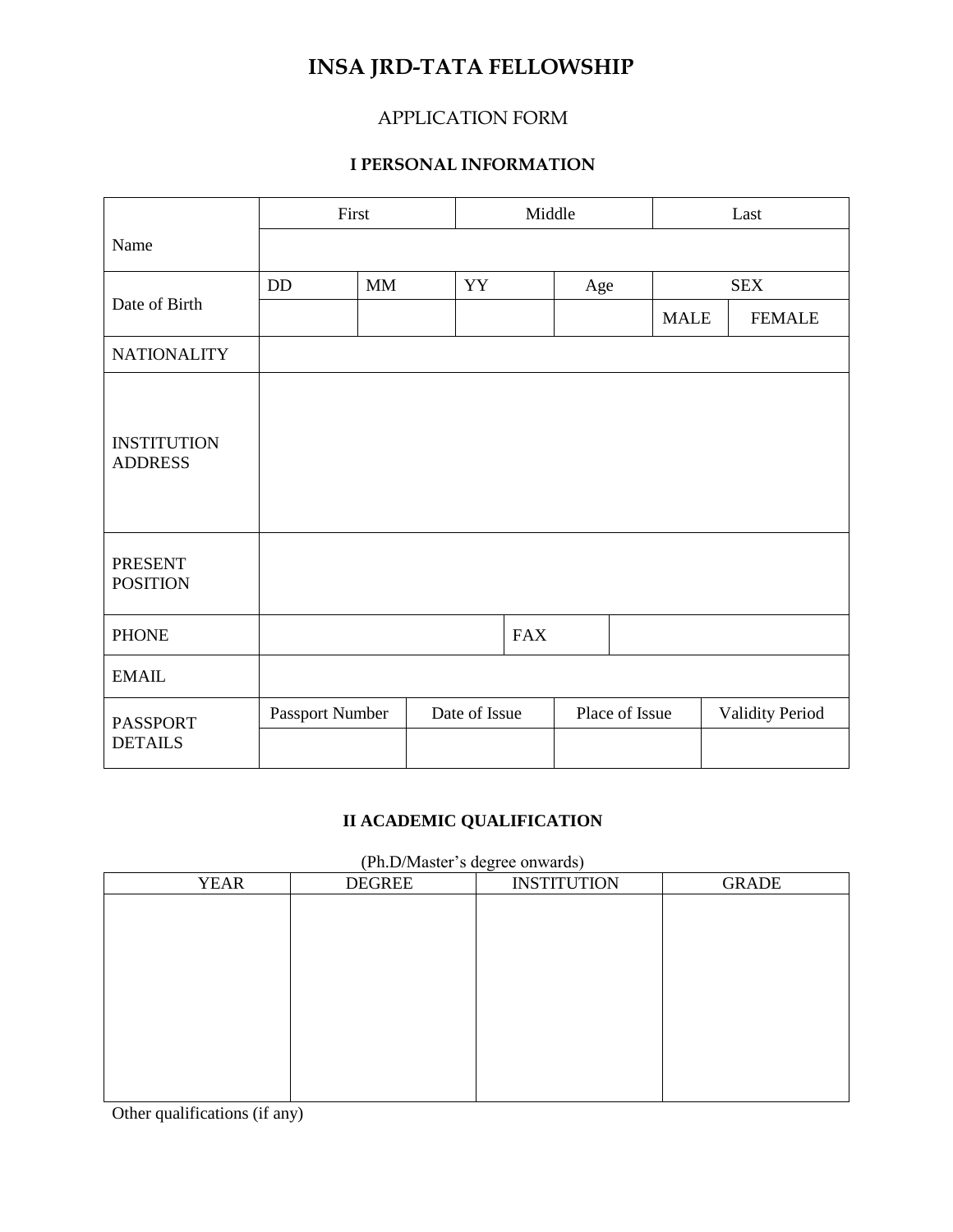## **III CURRENT RESEARCH ACTIVITIES**

| <b>Area of Research</b> |  |
|-------------------------|--|
|                         |  |
|                         |  |

| No. of papers published<br>(in refereed journals) |  |
|---------------------------------------------------|--|
|---------------------------------------------------|--|

#### **IV PROPOSED RESEARCH PROGRAM**

Topic of Research Proposal (Attach Research proposal)

| No.              | Choice of Host Institution in India (attach Letter of Acceptance) |
|------------------|-------------------------------------------------------------------|
|                  |                                                                   |
| $\overline{2}$ . |                                                                   |
| 3.               |                                                                   |

Preferred Period of Work

| <u>nn</u> | <b>MM</b> | <b>TTT</b><br>ж, | tc | $\mathbf{r}$ | <b>MM</b> | <b>XTXT</b> |
|-----------|-----------|------------------|----|--------------|-----------|-------------|
|           |           |                  |    |              |           |             |
|           |           |                  |    |              |           |             |